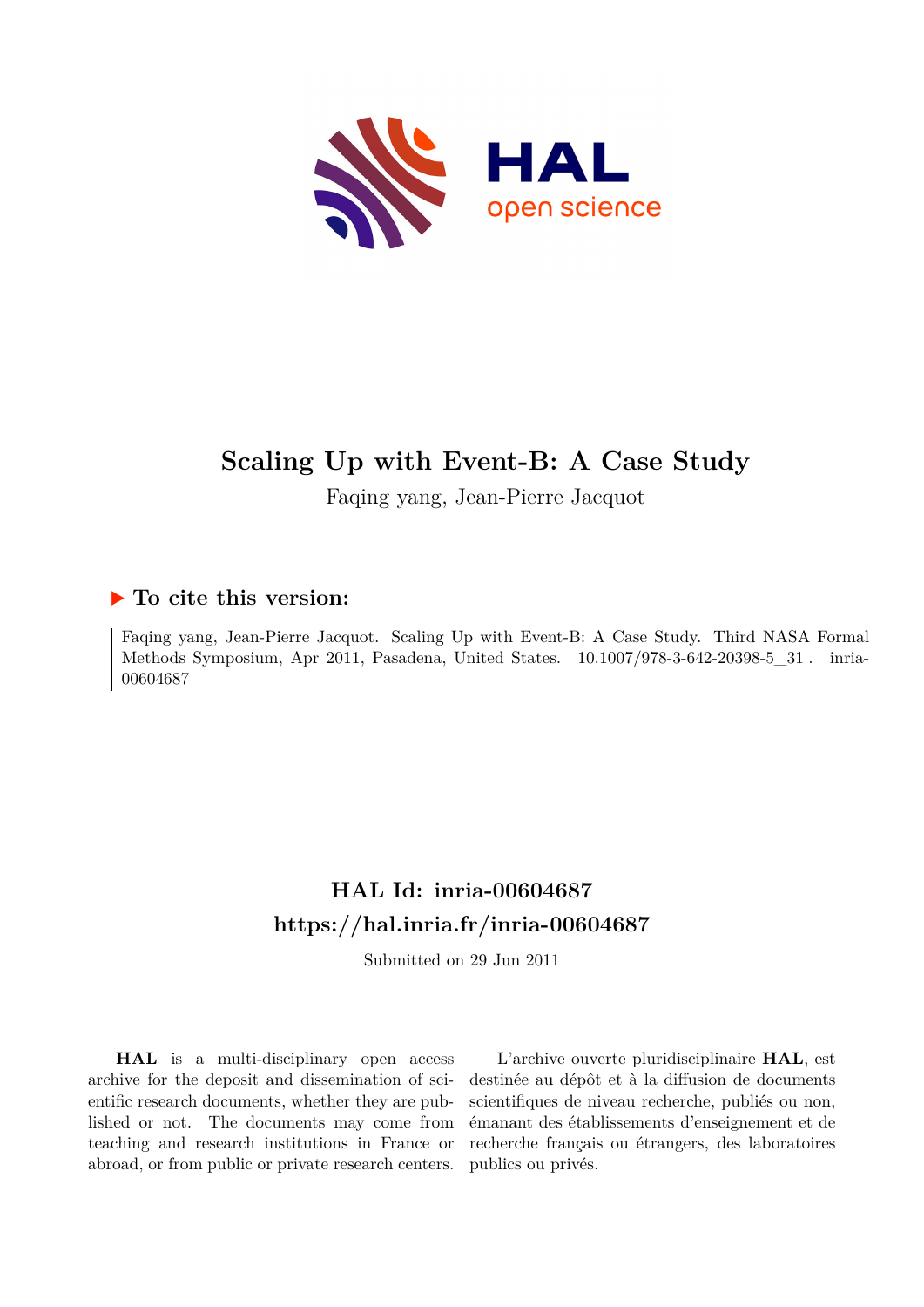# Scaling up with Event-B: A Case Study  $\star$

Faqing Yang and Jean-Pierre Jacquot

LORIA – DEDALE Team – Nancy Université Vandoeuvre-Lès-Nancy, France {firstname.lastname}@loria.fr

Abstract. Ability to scale up from toy examples to real life problems is a crucial issue for formal methods. Formalizing a algorithm used in vehicle automation (platooning control) in a certification perspective, we had the opportunity to study the scaling up when going from a (toy) model in 1D to a (more realistic) model in 2D. The formalism, Event-B, belongs to the family of mathematical state based methods. Increase was quantitative: 3 times more events and 4 times more proofs; and qualitative: trigonometric functions and integrals are used. Edition and verification of the specification scale up well. The crucial part of the work was the adaptation of the mathematical and physical model through standard heuristics. The validation of temporal properties and behaviors do not scale up so well. Analysis of the difficulties suggests improvements in both tool support and formalism.

# 1 Introduction

This paper relates our experience with the specification of a realistic algorithm for the control of autonomous vehicles. The problem to solve has interesting characteristics:

- the development should lead to a certified product (a component for a car moving in the public space),
- the physical and mathematical model uses common mathematical notions such as trigonometric, kinematics, integrals, and so on,
- there is an existing empirical solution.

The problem is known as *platooning:* autonomous vehicles that move as virtual trains. All vehicles follow the virtual track defined by the first vehicle while keeping to a minimum the distance between them. The issue is then to guarantee that the control algorithm is safe, i.e., that vehicles can never collide.

We chose Event-B because the concepts of proof obligation and formal refinement are well fitted for the task of guaranteeing an implementation. However, several points needed to be assessed. Could a non-functional property such as non-collision be specified in Event-B? Is the support environment, particularly the provers, strong enough for such a problem? Can we model adequately a system which contains continuous functions, real numbers, or geometric relationships, in a framework which is based on discrete sets and integers?

<sup>?</sup> Work partially supported by ANR under project ANR-06-SETI-017 TACOS (http://tacos.loria.fr), and by Pôle de Compétitivité Alsace/Franche-Comté under CRISTAL project (http://www.projet-cristal.net).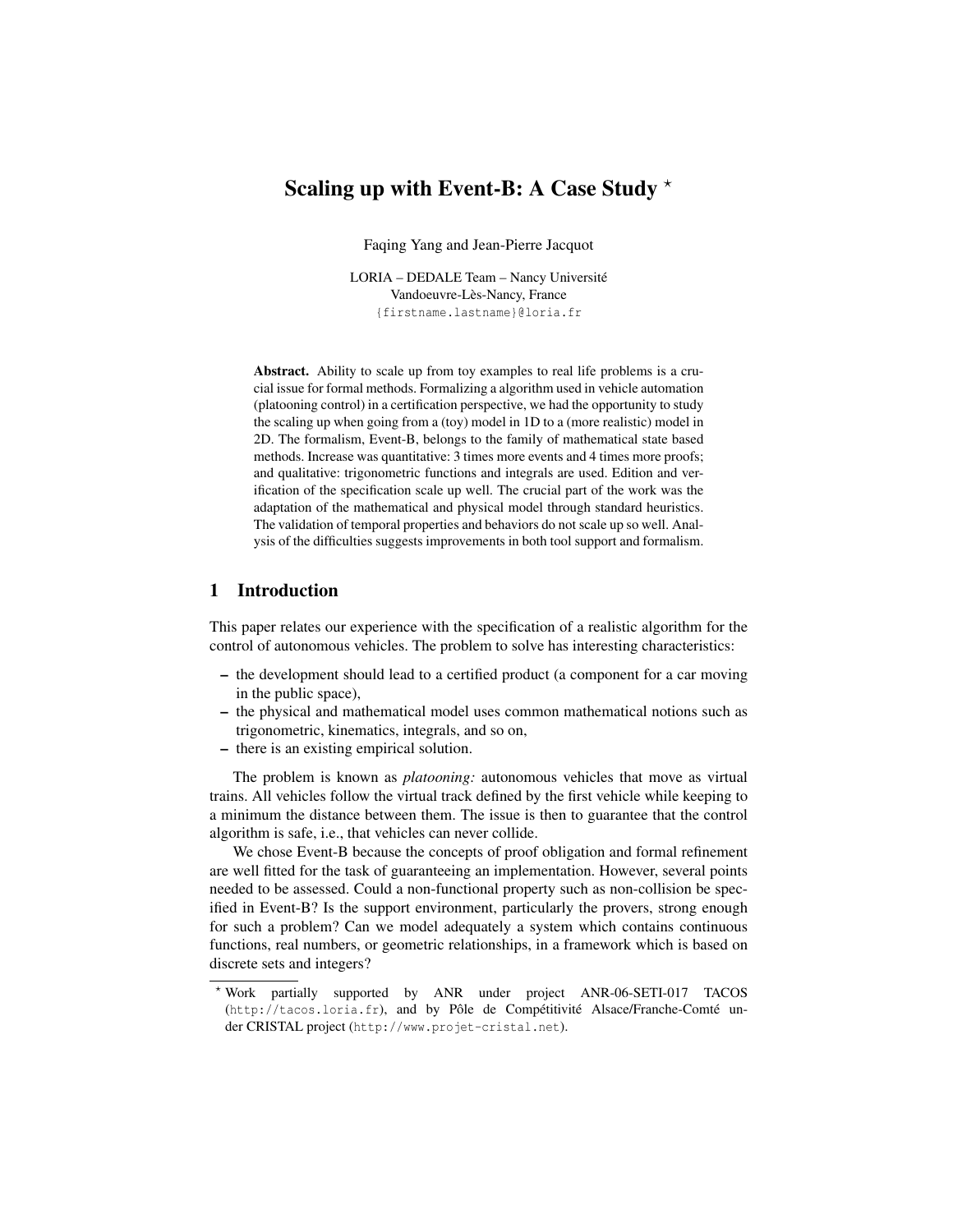A first specification was written on a simplified version of the problem. The model considered only a linear track (1D) and the control was only aimed at keeping some ideal distance while avoiding collisions. While simplistic, this model was important on three respects: it allowed us to identified the "hard" parts, it prototyped the properties of interest, and it provided us with a neat structure for the development.

The next specification considered the platooning problem from a realistic point of view. Vehicles are now moving on a plane, the leader of the platoon is not constrained to a predefined track, the properties of interest are now the non-collision and the distance form the virtual track drawn by the leading vehicle.

The changes between a model in 1D to a model in 2D do not seem that big. Instead of one value, the control law must now compute two values: linear acceleration and derivative of the curvature. Furthermore, the system is assumed to stay within the boundaries which guarantee that the lateral and longitudinal controls can be modeled and computed independently.

However, working on a plane introduces notions such as trigonometric functions, curvature, and so on. While this means a modest increase in complexity for a mathematically literate person, those new concepts introduce genuine difficulties for the specifier; e.g, how to model a sine function when co-domains are restricted to integers?

The paper discusses some scaling-up issues when going from a 1D model to a 2D model. We could solve some, most importantly the consistency proofs and the adaptation of the mathematical model. Other issues can be solved but at a high cost, proving global temporal properties is among them. Last, some are yet beyond our reach because the tools cannot deal with the complexity; animation falls in this case for instance.

The paper is structured as follows: Section 2 introduces the notation and semantics for Event-B; Section 3 describes the platoon problem and the model used; Sections 4, 5, 6, 7 and 8 discuss the different aspects of scaling up with Event-B: mathematics, specification structure, temporal properties, tools and process; finally, Section 9 concludes.

# 2 Event-B Language

Event-B [18,2] is an evolution of the classic B method [1]. Designed for modeling the environment where a piece of software developed with the B-method must execute, Event-B proved to be a good formalism for specifying and reasoning about systems such as concurrent systems, reactive systems, or complex algorithms. Event-B is a state based specification technique. It embodies a process: formal refinement.

*Formal Model.* A formal model consists of a *state* and *events*. A state is a set of variables constrained by invariants. Values associated to variables are either symbols, integers, or set-theoretic constructions upon those (powersets, relations, functions, etc.). Invariants are expressed as formulae in first-order predicate calculus. Events are guarded generalized substitutions. Guards are formulae on the state and substitutions apply simultaneously on a subset of state's variables.

The semantics of a model is given by a few rules. Substitutions use the weakest precondition calculus of Dijkstra [8]; events must keep the invariant; when several guards are true, the choice of the event to fire is non-deterministic; there must exist a computable initial state. The intuitive behavior of a specification is easy to explain: first,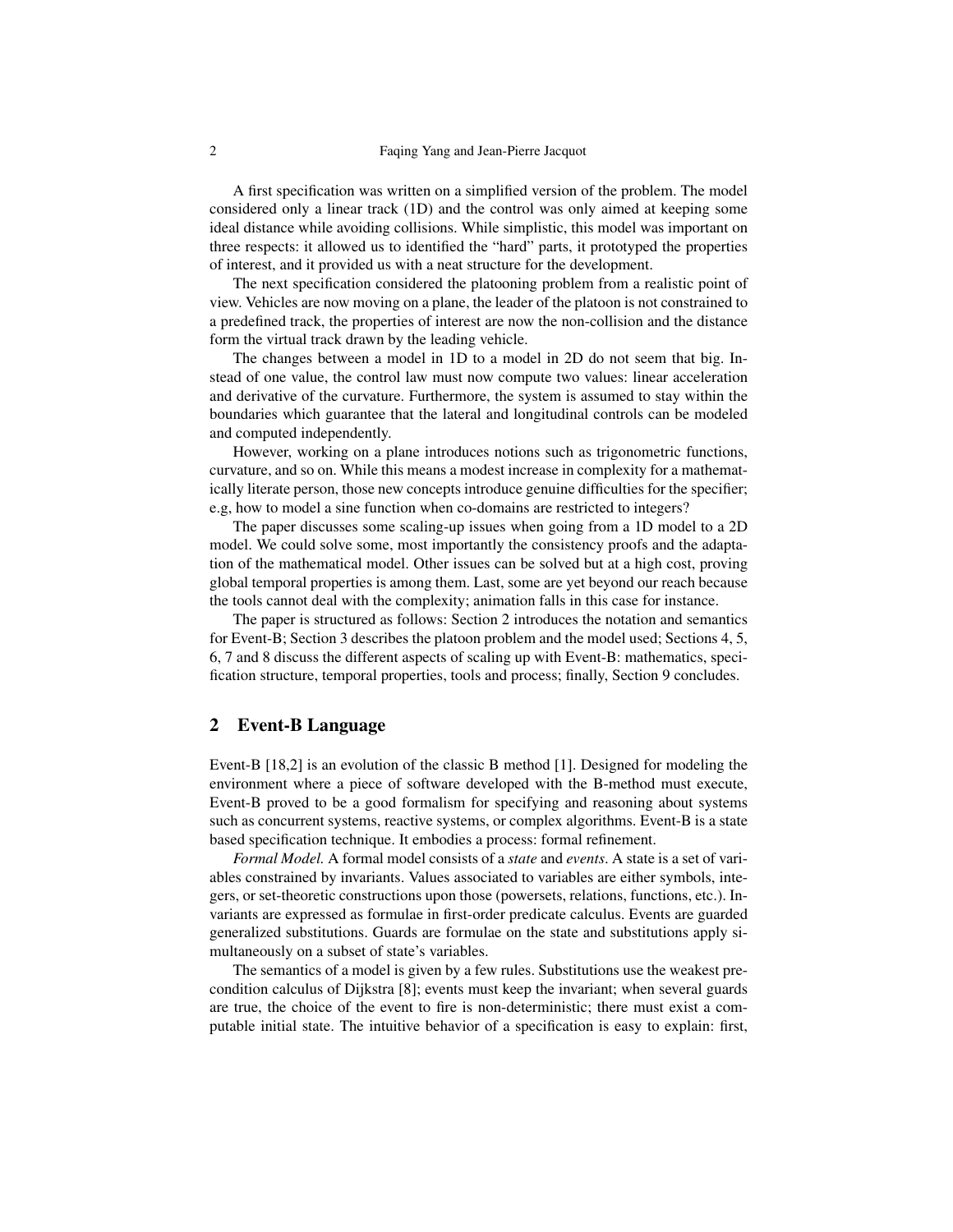the *INITIALISATION* event is fired, then a cycle begins where: all guards are evaluated, one event is picked among those with a "true" guard, and its substitutions are executed. The cycle ends when no guard is true, which means either that the system has reached a terminal state, or that the system is deadlocked. Infinite cycles are also possible, which could be the correct behavior or indicate a reachability problem for a terminal state.

The formal semantic rules are implemented as *proof obligations.* To *verify* a model, that is, to assess its consistency, we need to discharge all the proof obligations.

*Refinement.* Event-B allows one to express that a model is a refinement of another, more abstract model. Refinement consists in introducing new variables. An abstraction invariant relates the new variables to the abstract variables. Events from the abstract model can be kept untouched in the refinement, or can be rewritten using the new variables. New events can be introduced too. In practice, it is often useful to think in term of *reification* of variables and of *decomposition* of an event into several smaller ones.

The semantics of refinement is given by proof obligations. Proving a refinement correct amounts to prove that concrete events maintain the invariant of the abstract model, the abstraction invariant, and do not prevent abstract events to be triggered.

The syntactic structure of the language was designed so that the proof obligations can be easily generated and broken into small formulae. The Rodin platform [20] provides the practical framework to carry out modeling in Event-B. It seamlessly integrates modeling and proving, and provides mechanisms for extension and configuration so that it can be tailored to different application domains or development methods.

# 3 The Platooning Problem

#### 3.1 Platoons

Research on urban mobility systems based on fleets of small electric vehicles stresses the importance of a new moving mode: platooning. A platoon is defined as a convoy of autonomous vehicles which follow exactly the same path and which are spaced at very close distance one from the other.

In this work, we consider platoons formed by a *leader* vehicle and *followers*. Leaders and followers have different control laws. We specify only the follower control law. Its aim is to keep as close as possible to the preceding vehicle while following a virtual ideal track without colliding. We use a model of vehicle where the control can be decomposed into longitudinal (distance with preceding vehicle) and lateral laws. We assume operating conditions such that the two controls can be set independently [7].

There are numerous strategies to form and maintain platoons, characterized by their degree of centralization and the volume of communication. We specify a minimal strategy: no central control and no communication between vehicles other than perception, i.e., a vehicle can sense a few information from the preceding vehicle (distance, speed, etc.). The virtual track is set by the leader. The control is local to each vehicle, based on current state and perceptions. This strategy may not be the most efficient but it is very robust. In particular, it can be used as a fall-back in case of failure in a system using more sophisticated algorithms. Hence the need to guarantee its correctness.

Within this problem setting, platoons can be considered as situated multi-agent systems (MAS) which evolve following the Influence/Reaction model [10,9]. Development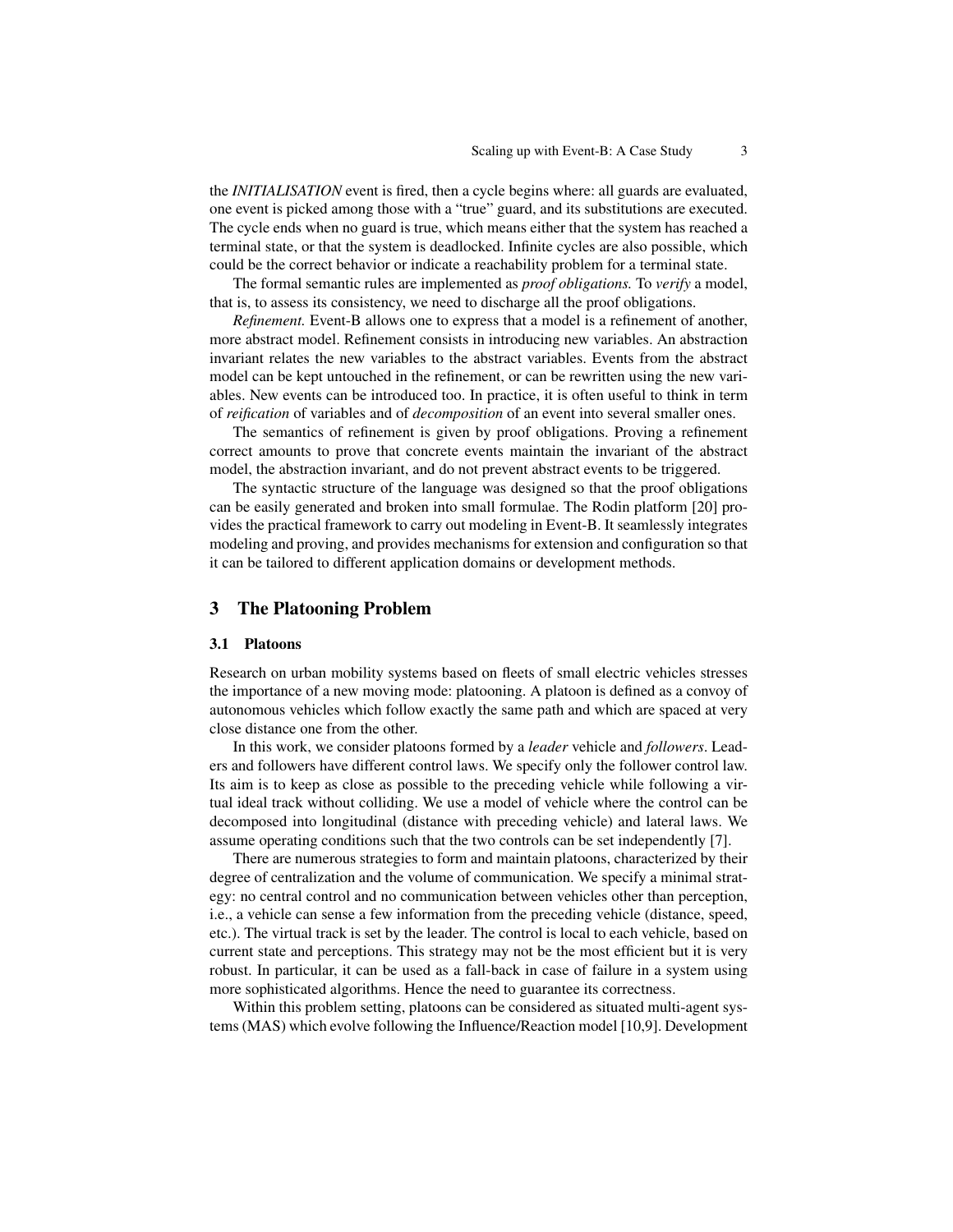of the specification follows a stepwise refinement process based on this model: (i) driving systems perceive, (ii) decisions are taken, and (iii) physical vehicles move.

#### 3.2 Research Goal and System Hypotheses

We aim at modeling formally a pragmatic strategy known as *Daviet-Parent algorithm* [7] in order to prove that implementations enjoy certain properties [12] such as: (i) the model is sound bound-wise, (ii) no collision occurs between the vehicles, (iii) no unhooking occurs, and (iv) no oscillation occurs.

Presently, we focus on two essential safety properties: no collision within a platoon occurs<sup>1</sup> and the soundness is maintained.

Our model is based on the following system hypotheses:

- we consider a set of  $N(\geq 2)$  vehicles forming a linear platoon,
- motion of vehicles is limited by fixed bounds on velocity, acceleration, curvature and derivative of curvature,
- we consider forward-only motions on a non self-intersecting track,
- we suppose that the frequency of the control algorithm is the same for all vehicles, so they can be modeled as synchronized,
- sensors are perfect and their accuracy is such that the velocity of the previous vehicle can be precisely known,
- actuators of the engine are perfect.

The hypotheses are strong but not that far from reality considering (1) we are not modeling fault, fault-tolerance, or such matters, (2) near perfect abstract sensors or actuators can be built from merging results of several concrete ones.

#### 3.3 State of Vehicles

In the 1D model, vehicles move on a linear track, equivalent to a rail. The state of the  $i<sup>th</sup>$  vehicle at time *t* is the pair  $(xpos<sub>i</sub>(t), speed<sub>i</sub>(t))$ , where  $xpos<sub>i</sub>$  represents position on the track and *speed<sup>i</sup>* represents the velocity. Control consists in setting of an acceleration to modulate speed. The behavior law is represented by (1) extracted from [24], where *MaxSpeed* is the maximum velocity, *accel<sup>i</sup>* is the acceleration, and ∆*t* is the time increment:

$$
\begin{cases}\nn\_speed = speed_i(t) + accel_i(t).\Delta t \\
xpos_i(t) + MaxSpeed.\Delta t & \text{if } n\_speed > MaxSpeed \\
xpos_i(t + \Delta t) = \begin{cases}\nxpos_i(t) - \frac{speed_i(t)^2}{2,accel_i(t)} & \text{if } n\_speed < 0 \\
\left(\frac{xpos_i(t) + speed_i(t)}{2, \Delta t}\right) & \text{otherwise} \\
+\frac{accel_i(t)\Delta t^2}{2}\n\end{cases} & \text{otherwise}\n\end{cases}\n\tag{1}
$$
\n
$$
speed_i(t + \Delta t) = \begin{cases}\nxpos_i(t) + speed_i(t).\Delta t & \text{if } n\_speed < 0 \\
maxSpeed & \text{if } n\_speed < 0 \\
0 & \text{otherwise}\n\end{cases}
$$

<sup>&</sup>lt;sup>1</sup> Collisions between platoons or between a vehicle and an obstacle should of course be considered in a real system. First kind should be taken care by the control law of leaders, second kind is dealt with by lower level emergency systems. Both are outside the scope of this work.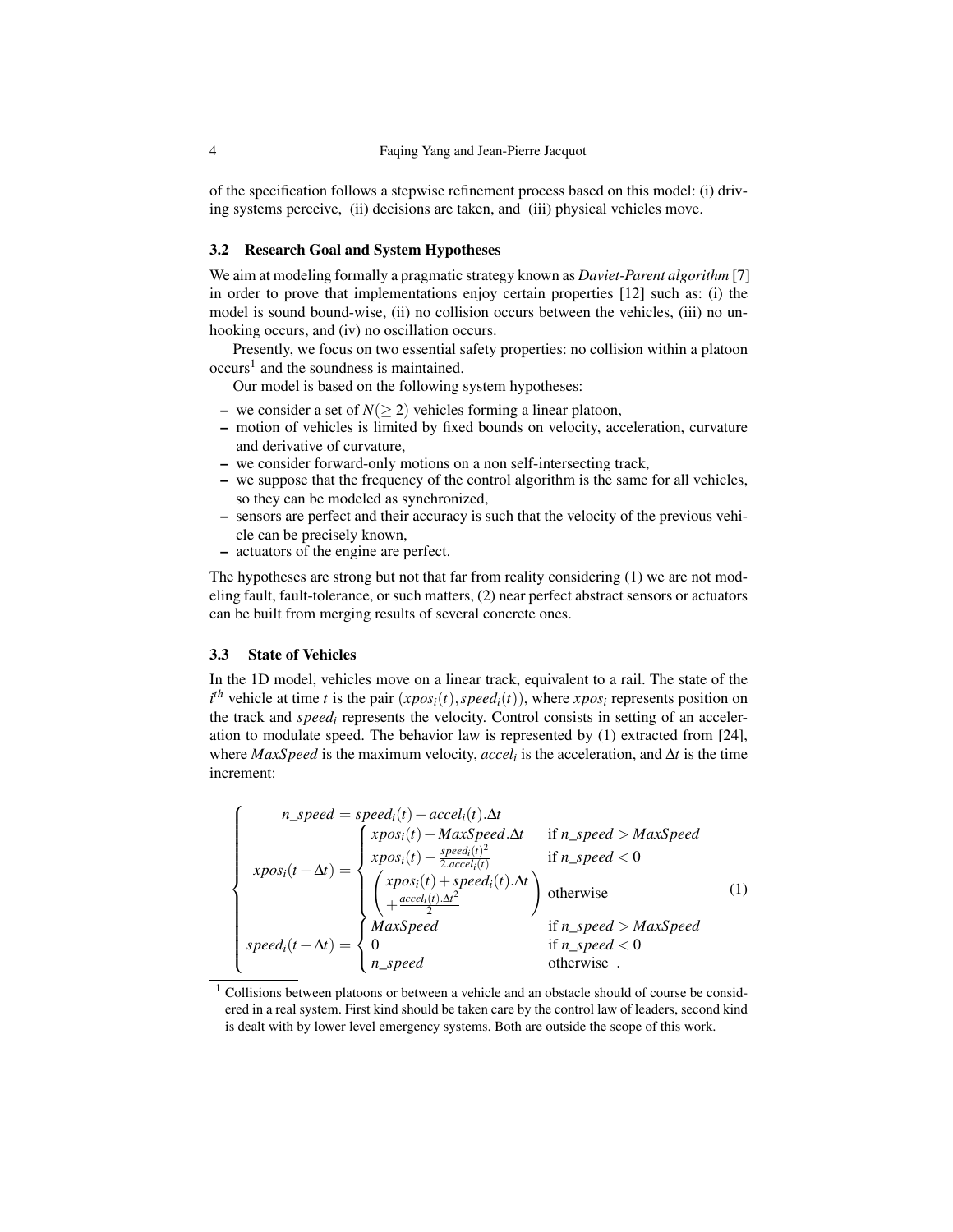The acceleration *accel<sup>i</sup>* is chosen according to the current state of the *i th* vehicle and the values sensed on the preceding vehicle.

In the 2D model, vehicles move on a plane. The vehicle state  $\eta$  must model its position, represented by cartesian coordinates  $(x, y)$ , and its attitude, represented by the orientation θ of vehicle's axis with respect to x-axis. The behavior law now contains a velocity *v* and a trajectory's curvature κ which are controlled by application of a linear acceleration *a* and a derivative of the curvature  $\chi$ . When a control  $(a, \chi)$  is applied to a state  $(x_0, y_0, \theta_0, v_0, \kappa_0)$  at time *t* for a period  $\Delta t$ , the new state at time  $t + \Delta t$  becomes:

$$
\begin{cases}\nx = x_0 + \cos\theta_0 F_C(\Delta t, v_0, \kappa_0, a, \chi) - \sin\theta_0 F_S(\Delta t, v_0, \kappa_0, a, \chi) \ny = y_0 + \cos\theta_0 F_S(\Delta t, v_0, \kappa_0, a, \chi) - \sin\theta_0 F_C(\Delta t, v_0, \kappa_0, a, \chi) \n\theta = \theta_0 + v_0 \kappa_0 \Delta t + (a\kappa_0 + v_0 \chi) \frac{\Delta t^2}{2} + a\chi \frac{\Delta t^3}{3} \nv = v_0 + a\Delta t \n\kappa = \kappa_0 + \chi \Delta t\n\end{cases}
$$
\n(2)

where  $F_C(\Delta t, v_0, \kappa_0, a, \chi) = \int_0^{\Delta t} (v_0 + at) \cos(v_0 \kappa_0 t + (a \kappa_0 + v_0 \chi)t^2/2 + a \chi t^3/3) dt$ and  $F_S(\Delta t, v_0, \kappa_0, a, \chi) = \int_0^{\Delta t} (v_0 + at) \sin(v_0 \kappa_0 t + (a \kappa_0 + v_0 \chi)t^2/2 + a \chi t^3/3) dt$ .

At this mathematical level, the increase in complexity is noticeable but not dramatic: most of it boils down to the expansion of standard geometric formulae.

# 4 Scaling up with Event-B: Mathematics

#### 4.1 1D Model Adaptation

The formulae in the 1D model are basic arithmetic expressions; they contain no special mathematical functions. The values of *xpos<sup>i</sup>* , *speed<sup>i</sup>* and *accel<sup>i</sup>* can easily be modeled as integer numbers. It suffices to choose a system of units small enough to reach the accuracy needed in practice. Hence, they can be expressed straight away in Event-B.

#### 4.2 2D Model Adaptation

By contrast, a simple look at the 2D model shows that we need to transform the model so it can be expressed in Event-B. The most obvious "problems" are the sine and cosine functions (meaningless on Integers) and the integral in *F<sup>C</sup>* and *F<sup>S</sup>* expressions.

The Discretization Issue. The heart of the difficulty lies in the discretization of continuous kinematic values such as position, speed or acceleration. The question is then: Why not use continuous values? We are not ready to answer positively for two reasons.

First reason is practical. Current provers within the B world consider only integer numbers. Even with these "simple" numbers, proofs are often complex and intricate. It is not clear that provers doing a good job with real numbers will be available soon.

Second reason is deeper. Software systems are inherently discrete. Because of numerous latencies in the autonomous car (sensing data, computing controls, driving actuators), the control system will operate at a rather slow frequency. So, the actual system will run as if time is discrete.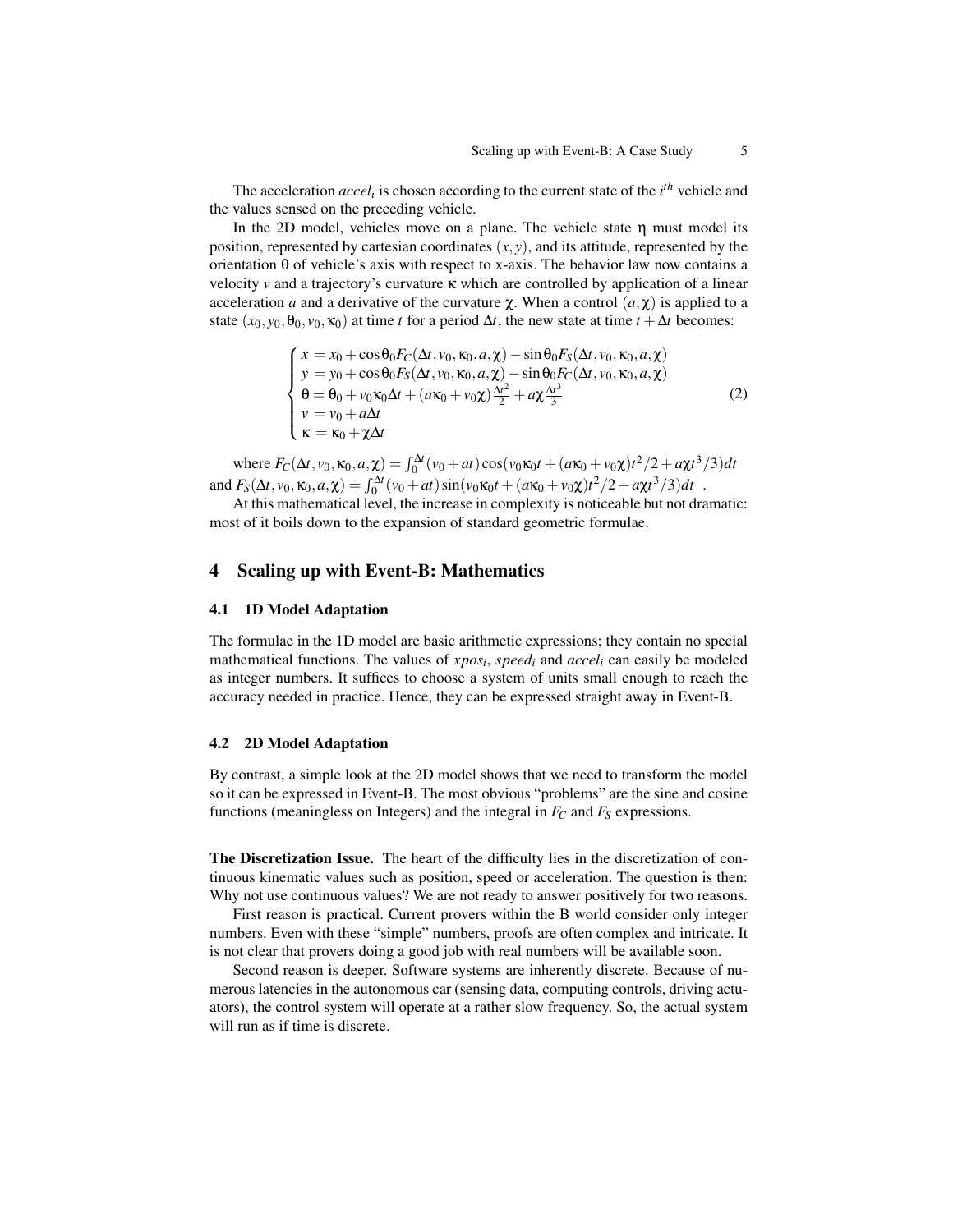The B formal method aims at producing code which is proven to maintain functional invariants. So, we need to introduce the discretization at some point. Our position is that we must introduce this fundamental feature early in the models: as soon as we need "continuous" values in the specification. Of course, we must then develop techniques and strategies to take care of this feature.

Although reasonably simple from a mathematician point of view, the 2D model cannot be translated directly in Event-B. We need to "refine" it. We used three heuristics.

(1) Free Physical Units. In Event-B, the easiest representation of continuous kinematic values such as position, velocity, acceleration is integer numbers. By keeping the physical units unspecified but homogeneous (e.g., the unit of velocity is equal to unit of distance divided by unit of time.), we can adapt the representation to the desired accuracy of the computations. Distances can be millimeters as well as meters, and times can be milliseconds as well as seconds.

(2) Approximate Mathematical Functions. The restriction to Integers of the ranges of sine or cosine is a three value set: not very interesting. To solve this problem, we introduce a special dimensionless constant *µ* and we consider *µ*cosθ and *µ*sinθ instead of cosθ and sinθ. We do the same with  $F_C$  and  $F_S$  and consider  $\mu F_C$  and  $\mu F_S$ . By choosing a *µ* with a big value, expressions can be reasonably coded with integers.

Event-B provers know about standard rules of arithmetic but ignore trigonometric or general calculus rules. In order to use the provers, we use Taylor series and identities to transform expressions into arithmetic approximations.

Last, the vehicle state  $\eta = (x, y, \theta, v, \kappa)$  is represented by a 6-tuple  $(x, y, \gamma^{\theta}, \sigma^{\theta}, v, \kappa)$ . The values of  $x, y, v$  and  $\kappa$  are integers; the units must be taken small enough to obtain a good accuracy. The values of  $\gamma^{\theta}$  and  $\sigma^{\theta}$  are also integers which respectively represent *µ*cosθ and *µ*sinθ. We define a carrier set POINT to denote the set of all possible vehicle states. The approximate, but accurate, model of 2D platooning is then:

$$
\begin{cases}\nx = x_0 + (\gamma_0^0 \tilde{F}_C(\Delta t, v_0, \kappa_0, a, \chi) - \sigma_0^0 \tilde{F}_S(\Delta t, v_0, \kappa_0, a, \chi))/\mu^2 \\
y = y_0 + (\gamma_0^0 \tilde{F}_S(\Delta t, v_0, \kappa_0, a, \chi) + \sigma_0^0 \tilde{F}_C(\Delta t, v_0, \kappa_0, a, \chi))/\mu^2 \\
\gamma^0 = (\mu_C \gamma_0^0 - \mu_S \sigma_0^0)/\mu \\
\sigma^0 = (\mu_C \sigma_0^0 - \mu_S \gamma_0^0)/\mu \\
v = v_0 + a\Delta t \\
\kappa = \kappa_0 + \chi \Delta t\n\end{cases} \tag{3}
$$

where  $\mu_C = \mu - \beta^2/(2\mu)$ ,  $\mu_S = \beta - \beta^3/(6\mu^2)$  with  $\beta = v_0 \kappa_0 \Delta t + (\alpha \kappa_0 + v_0 \chi) \Delta t^2/2 +$ *a*χ∆*t*<sup>3</sup>/3,  $\tilde{F}_C(\Delta t, v_0, \kappa_0, a, \chi)$  and  $\tilde{F}_S(\Delta t, v_0, \kappa_0, a, \chi)$  expanded as Taylor series.

Event-B translation is straightforward but yields overly long expressions.

(3) Check and Rewrite Mathematical Formulae for Provability. Many properties of formulae on real numbers can be safely assumed when we restrict their use to integer numbers, but not all. Consider the true equality with real numbers:  $a * (b/c) = (a *$ *b*)/*c*. Its equivalent with natural numbers is  $a * (b \div c) = (a * b) \div c$ . Unfortunately, this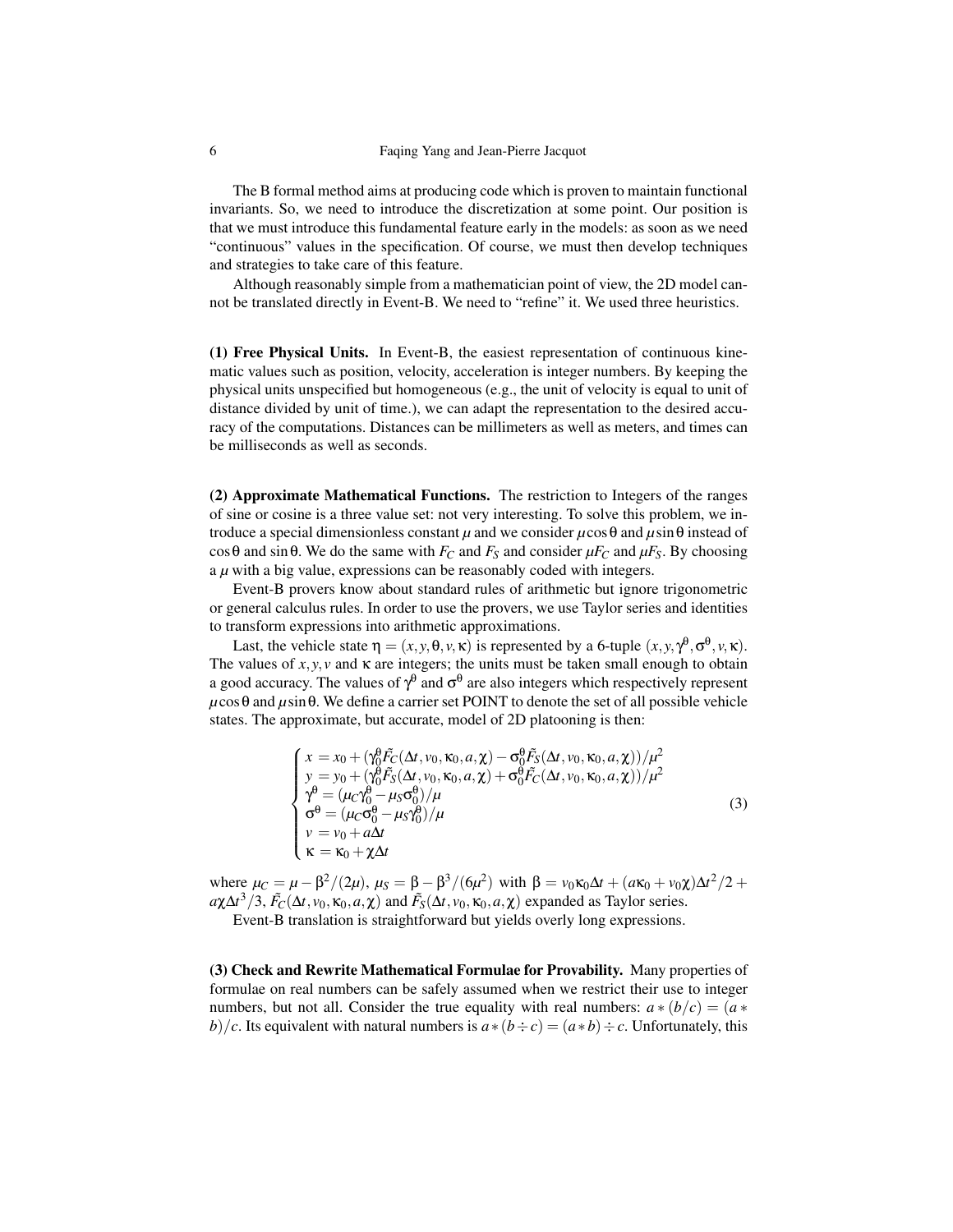equality is not true anymore (hint:  $\div$  denotes the integer quotient). So any proof which relies on the equality cannot be discharged anymore.

In the initial 1D platooning model, we found two reviewed goals that were instances of the above example. The "obvious" formula below, straight translation of the 1D mathematical model, introduces non provable proof obligations.

```
xpos0+MAX_SPEED−(((MAX_SPEED−speed0)∗(MAX_SPEED−speed0))/(2∗accel0))
```
We proved the model by avoiding the problem with the equivalent expression:

```
xpos0 + ((MAX_SPEED−speed0)∗(MAX_SPEED−speed0))/(2∗accel0) +
speed0∗((MAX_SPEED−speed0)/accel0) +
MAX_SPEED∗(1−(MAX_SPEED−speed0)/accel0)
```
# 5 Scaling up with Event-B: Specification Structure

An important question when we started the 2D modeling was: can we keep the same development structure as for 1D modeling? We had two reasons. First, a great deal of effort had been put into it so it is intelligible, consistent with the general MAS model, then easy to validate. Second, we can expect proofs structures (and even whole proofs) too to be similar if developments are similar.

We have been able to keep the exact same structure of the development. The same refinements with the same rationales are present in both specifications. In fact, we used the development of 1D specification as a "road-map" for development of the new model.

The structure of the specification [12] consists of an abstract machine Platoon and four refinements. Each development introduces a clearly identified concept. Platoon sets the "vocabulary" and the safety property of interest. Platoon\_1 splits the platoon's movement into each vehicles' movements. Platoon\_2 implements the physical reaction laws. Platoon 3 introduces the decision step. Platoon 4 introduces the perception step and implements the decision laws.

#### 5.1 Decomposition of Events

During the refinement, the number of events increased much more steeply. A simple pattern explains this explosion.

Both specifications implement the reaction laws in machine Platoon\_2 and the decision laws in machine Platoon\_4. We need to decompose the abstract events move1 and move in machine Platoon\_1, and the abstract events decide1 and decide in machine Platoon 3 into more concrete ones. Let us consider the decomposition of event move.

The mathematical model (1) in 1D indicates that three cases must be considered when computing a new state. This is due to the fact that *speed* is bounded. In Event-B, conditional definitions are expressed by the use of guards. This means that the move event must be decomposed into three events, one for each situation (*speed* reaching lower bound, reaching upper bound, or within bounds.)

All events where *speed* is a parameter are decomposed following the analysis exemplified in Table 1.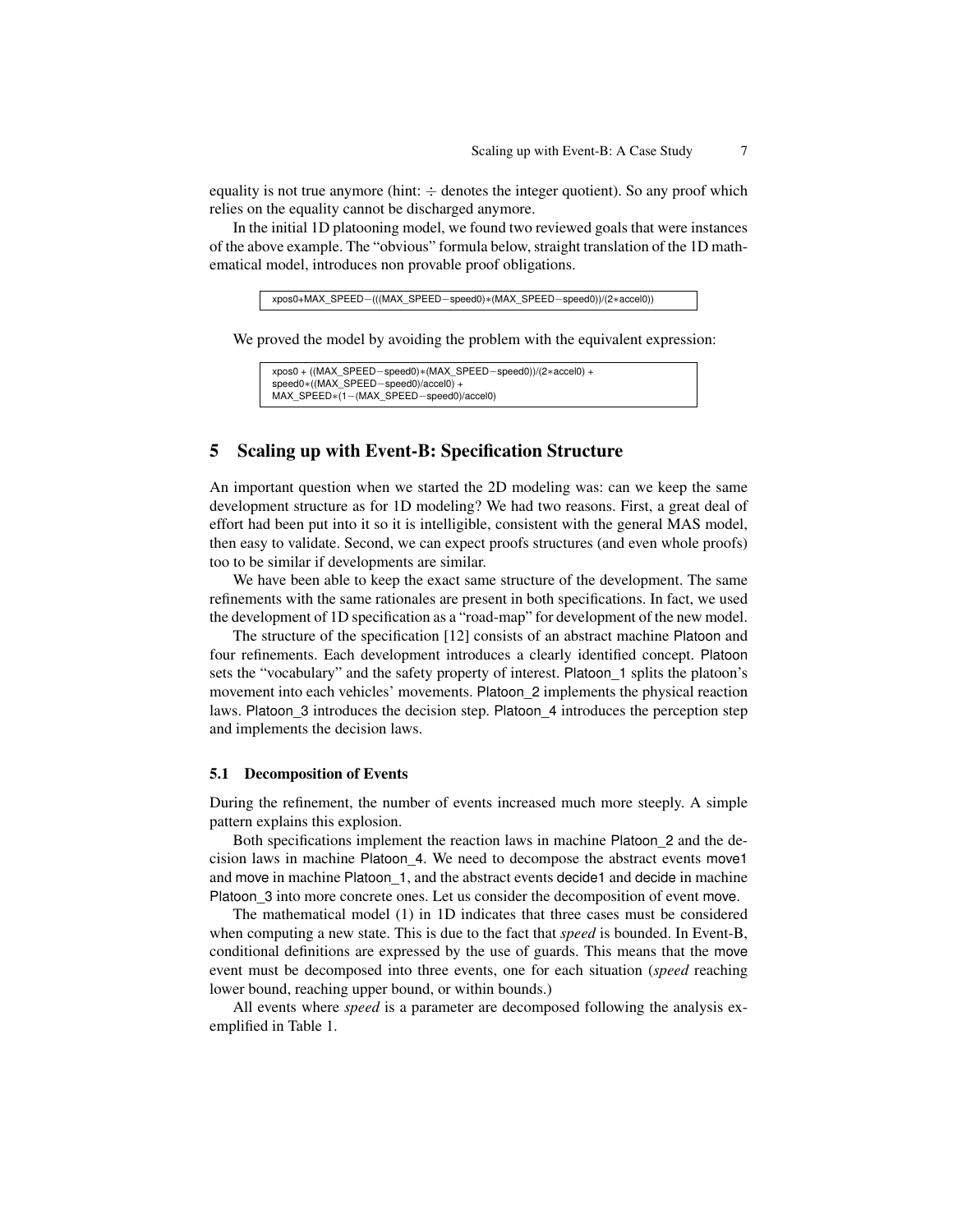8 Faqing Yang and Jean-Pierre Jacquot

Table 1. Decomposition of move event in the 1D model

| $n\_speed_i$ | < 0         | $\in$ 0 <i>MAX SPEED</i> | $>$ MAX SPEED |
|--------------|-------------|--------------------------|---------------|
| move         | move reduce | move normal              | move max      |

In the 2D model, we have to consider two bounded parameters: speed and curvature.

$$
\begin{cases}\nn\_speed_i = speed_i + accel_i.\Delta t \\
n\_k_i = \kappa_i + \chi_i.\Delta t\n\end{cases} \tag{4}
$$

The analysis must then take into account the combination of three cases for *n*\_*speed<sup>i</sup>* and three cases for *n*\_κ*<sup>i</sup>* . So, events are refined into nine following the pattern of Table 2.

Table 2. Decomposition of move event in the 2D model

| $n\_speed_i \setminus n_{i}$ | $<-MAX \kappa$ | $\in$ $-MAX$ <sub>K</sub> $MAX$ <sub>K</sub> | $>$ MAX $\kappa$ |
|------------------------------|----------------|----------------------------------------------|------------------|
| < 0                          | move vmin Kmin | move vmin K                                  | move vmin Kmax   |
| $\in$ 0 <i>MAX SPEED</i>     | move v Kmin    | $move$ $v$ $K$                               | move v Kmax      |
| $>$ MAX SPEED                | move_vmax_Kmin | move vmax K                                  | move vmax Kmax   |

#### 5.2 Statistics of the Specifications

The multiplication of events depicted above happened a few times. It should be noted that other refinement strategies for the abstract event move could have been chosen. For instance, we could have kept the refined event unique, but at the expense of very complex guards. Our trade-off lengthens the specification text and increases the number of proof obligations but each proof is much simpler.

Table 3 shows the increase in complexity when passing from the 1D initial model, to the 1D revised model using the technique presented in Sect. 4.2 and augmented with deadlock-freeness, to the 2D model.

Introducing a safety property such as deadlock-freeness has little impact on complexity. While the number of variables roughly doubled when going 2D, all other measures varied by a four-fold increase. Interestingly, the ratio between manually and automatically discharged proof obligations increases just a little: most of the new proof obligations are simple ones. The most important increase is the number of theorems. They are used to ease the proofs by introducing only once standard mathematical properties. This is a consequence of the introduction of more complex arithmetic expressions in the 2D model.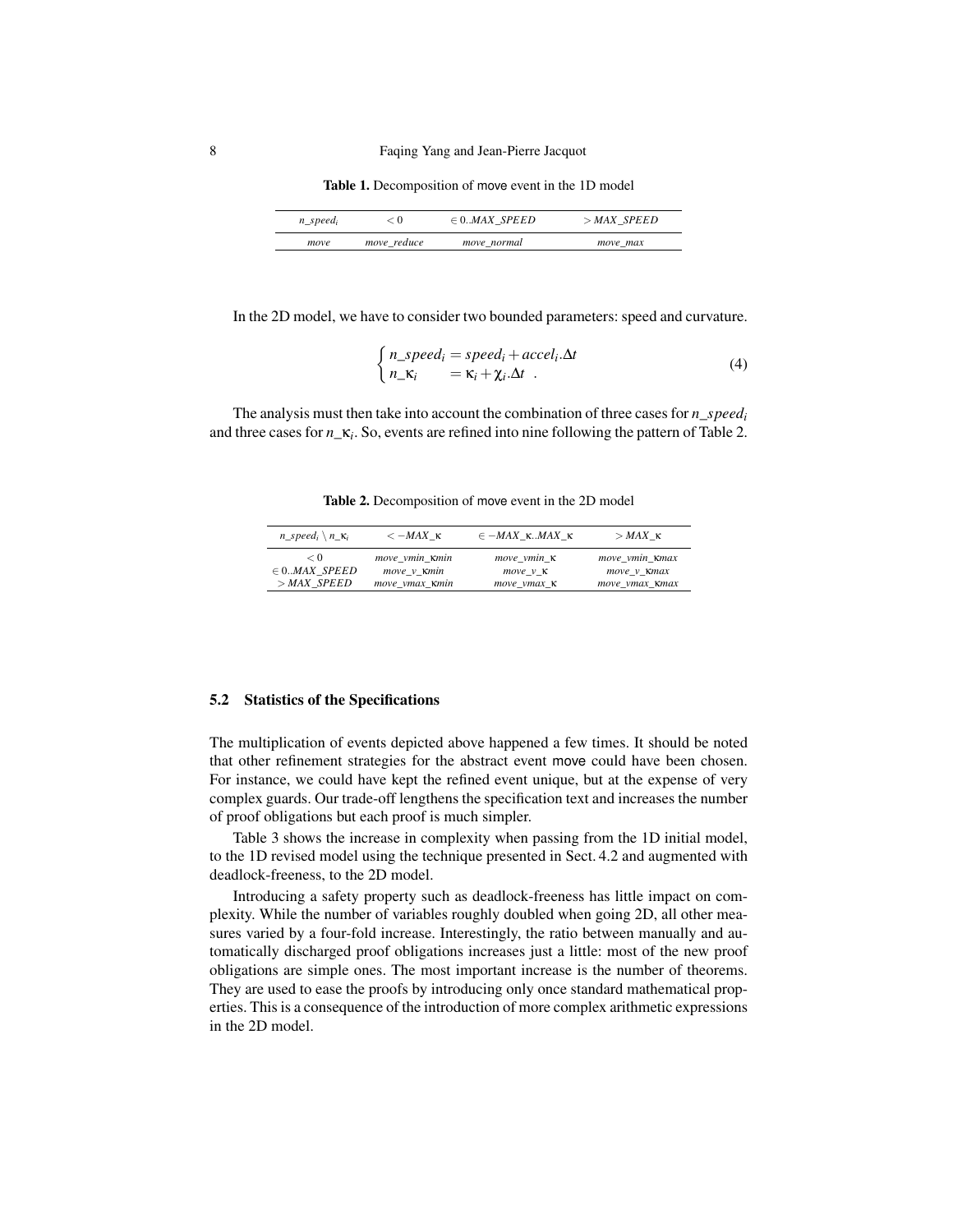|                             |          | 1D initial model 1D revised model | 2D model |
|-----------------------------|----------|-----------------------------------|----------|
| <b>Sets</b>                 | $\Omega$ | 0                                 |          |
| Constants                   | 15       | 15                                | 50       |
| Axioms                      | 27       | 27                                | 86       |
| Variables (last refinement) | 10       | 10                                | 16       |
| Invariants                  | 16       | 17                                | 29       |
| Events (last refinement)    | 15       | 15                                | 39       |
| Guards (last refinement)    | 81       | 81                                | 354      |
| <b>Theorems</b>             |          | 4                                 | 46       |
| Variants                    | 3        | 3                                 | 3        |
| Automatic POs               | 187      | 196                               | 743      |
| Manual POs                  | 29       | 36                                | 177      |
| Reviewed POs                | 4        |                                   |          |
| Undischarged POs            |          |                                   |          |
| <b>Total POs</b>            | 220      | 233                               | 920      |

Table 3. Statistics of the specifications

# 6 Scaling up with Event-B: Temporal Properties

Temporal properties can be classified into two categories. Safety properties specify that nothing bad will happen. Liveness properties specify that something good will eventually happen [11]. Our model must guarantee a safety property: deadlock-freeness.

This safety property was introduced after a long period of perplexity where we were baffled by observing collisions in our programmed simulations of the exact same model that was verified, i.e., where we had proven that firing any event kept a strictly positive distance between vehicles as invariant [12]. The mystery was lifted when we realized that if a moving vehicle cannot react, i.e., its control system is deadlocked, then it will likely collide with something.

Deadlock-freeness is not well integrated into the Event-B framework. As for many other temporal properties, we can use "tricks". For deadlock-freeness, we build the disjunction of the guards of all events other than *INITIALISATION* and we prove it is a theorem. So, we can be sure that one event at least can always be fired.

The trick works well on small models but does not scale up. In the 1D specification, the deadlock-freeness theorem in machine Platoon\_2 is a formula with around 42 lines (7 events times 6 lines per guard). It would be around 390 lines long in the last refinement of the 2D specification (39 events times 10 lines per guard). Two problems arise then. One concerns the management of a proof of a disjunction of 39 cases. Rodin proof explorer is well thought out and we are quite confident that, with time and patience, we could discharge the proof. The second concerns the construction of the formula. Right now, we must rely on a manual cut and paste procedure. Needless to say, the probability of introducing a non obviously detectable error is too high for the result to be trusted. Clearly, we need a tool to build automatically this formula.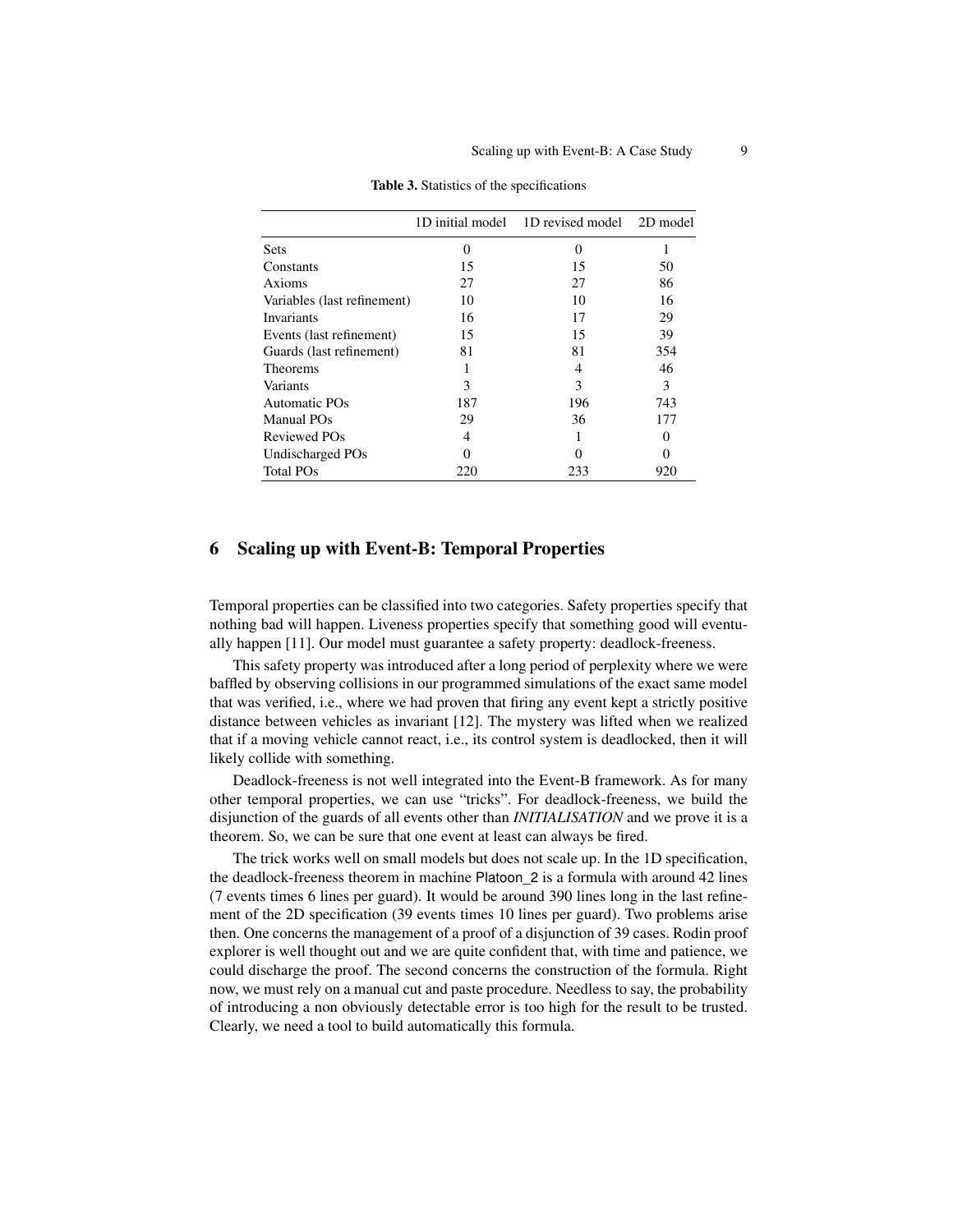# 7 Scaling up with Event-B: Tools

Formal methods depend heavily on automated support. They require long, intricate, and generally tedious chains of reasoning to discharge or establish properties, even trivial ones. This is the nature of formal proof systems. Effective tools are not a "nice addition" to a formal method, but a key factor for its deployment. Event-B is supported by Rodin, a framework which integrates gracefully tools to edit, verify and validate models.

#### 7.1 Edition and Verification

The increase in size shown in Table 3 did not pose any problems to Rodin editors, either the native structural editor or pluggable text-editors such as Camille [5]. Likewise, visualization tools such as the LaTeX generator or the pretty-printer were up to the task.

Provers were also able to deal with the increase in complexity. In fact, the general strategy of breaking a verification proof into several smaller proof obligations as used by B spreads the increase in complexity on much more proof obligations, but each one remains reasonably simple. Some proofs were more complex because the model uses more complex formulae, not because it is bigger.

#### 7.2 Animation Plug-in for Validation

Animation is a technique to *execute* specifications. Thus, we can play, experiment and observe the behavior of models. Several tools support the technique [4,13,26,21,23]. The principle of animating an Event-B specification is a simple three-step process:

- 1. the user gives values to the constants and carrier sets in the contexts,
- 2. the *INITIALISATION* event is fired to set the system in its initial state,
- 3. the animator enters a loop:
	- (a) compute the guard of all events, enable those for which the guard is true. When events are parameterized, pick one value, if any, which makes the guard true,
	- (b) the specifier fires one of the enabled event; the substitutions are computed,
	- (c) check if the invariants still hold [optional].

The computation of the invariant is superfluous when the animated specification has been fully proven. However, it is a very valuable feature when animation is used on unproven specifications, in particular to check potential candidate for invariant formulae.

It may sound strange to use anecdotal observations in a context where mathematical proofs are pivotal to the method. However, we firmly believe that such semi-formal activities are useful, and even sometimes necessary, for three reasons.

The first reason relates to the notion of *validation*. Proofs show that a particular text is logically consistent and that the last model in a sequence of refinements is a correct concretization of the initial model. However, proofs do not tell if a model is an adequate description of the desired behavior of the system. Animation exhibits behavior.

The second reason concerns temporal properties. Not all properties can be expressed in Event-B. Animation can then be used to "test" the specification for certain properties.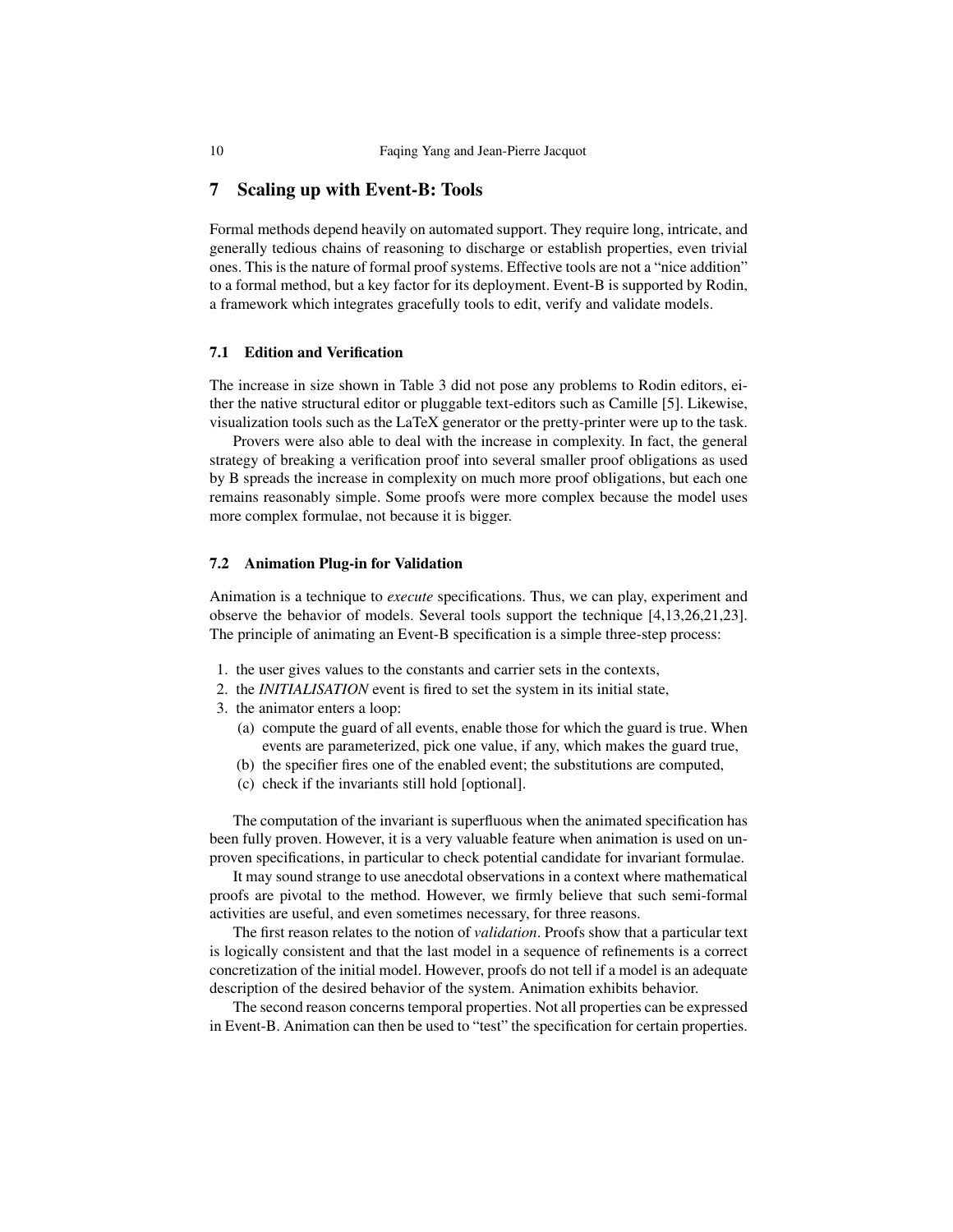We can set up scenarios and look if the system goes only through safe states. Like tests, animation does not prove correctness but shows errors.

The last reason is that animation is a good, practical, tool to get deep insights on complex specifications. Actually, animation was mainly invented for this reason [3].

We used intensively animation to understand the collision problem in the 1D platooning specification. In particular, animation helped us to understand which values lead to deadlocks. From those, we could abstract to general configurations, and then relate to parts of the deadlock-freeness theorem.

We also found out, in another work [16], that animation could be a reasonably cheap way to get a correct refinement of an abstract fact into a complex behavior. Animation helped to define the guards and the explicit coding of causal order required by Event-B.

#### 7.3 Breaking Animators

The positive experience with 1D induced us to use animation early in the 2D model development. Unfortunately, animators failed us even on the first refinement.

We tried with two different animators, Brama<sup>2</sup> and ProB [14]. In both cases, the notion of POINT (3) was the first visible obstruction. We needed to code it, either crudely as integers with Brama or more abstractedly as symbols with ProB. Either way, a list should be provided by hand. This is not realistic and even meaningful.

One way to get rid of POINTs is to refine them as their coordinates. Each coordinate is an integer function which could be individually managed but six of them create too complex a space. Brama seems to enumerate values, ProB uses more sophisticated constraint solving techniques; both strategies fail on the 6-dimensions space.

This can be explained by two important features of Event-B: non-determinism and definition of values by their properties. Animators are then more oriented toward "picking" values rather than "computing" values. This orientation is fine most of the time, but it should not be exclusive. Sometimes, even in abstract specifications, we know some expressions are deterministic computations: kinematic functions are a good example. In those cases, we would appreciate to be able to tell this to the animator.

In the transformations we developed to make specifications "animatable" [17], we have some ad-hoc heuristics which force a computation. Their major drawback is to make the text of the guards and the substitutions much more complex. While in principle they are applicable, we have not yet tried them in the 2D specification. We lack the automated editors required by the number of expressions to transform.

# 8 Scaling up with Event-B: Process

Like for any complex artifact, we need a precise and definite process to build *good* formal specifications. A *good* formal specification should have the following properties: (a) it is logically consistent, (b) it has proven functional properties, (c) it meets nonfunctional properties, and (d) it is a reasonable model of the problem.

<sup>2</sup> http://www.brama.fr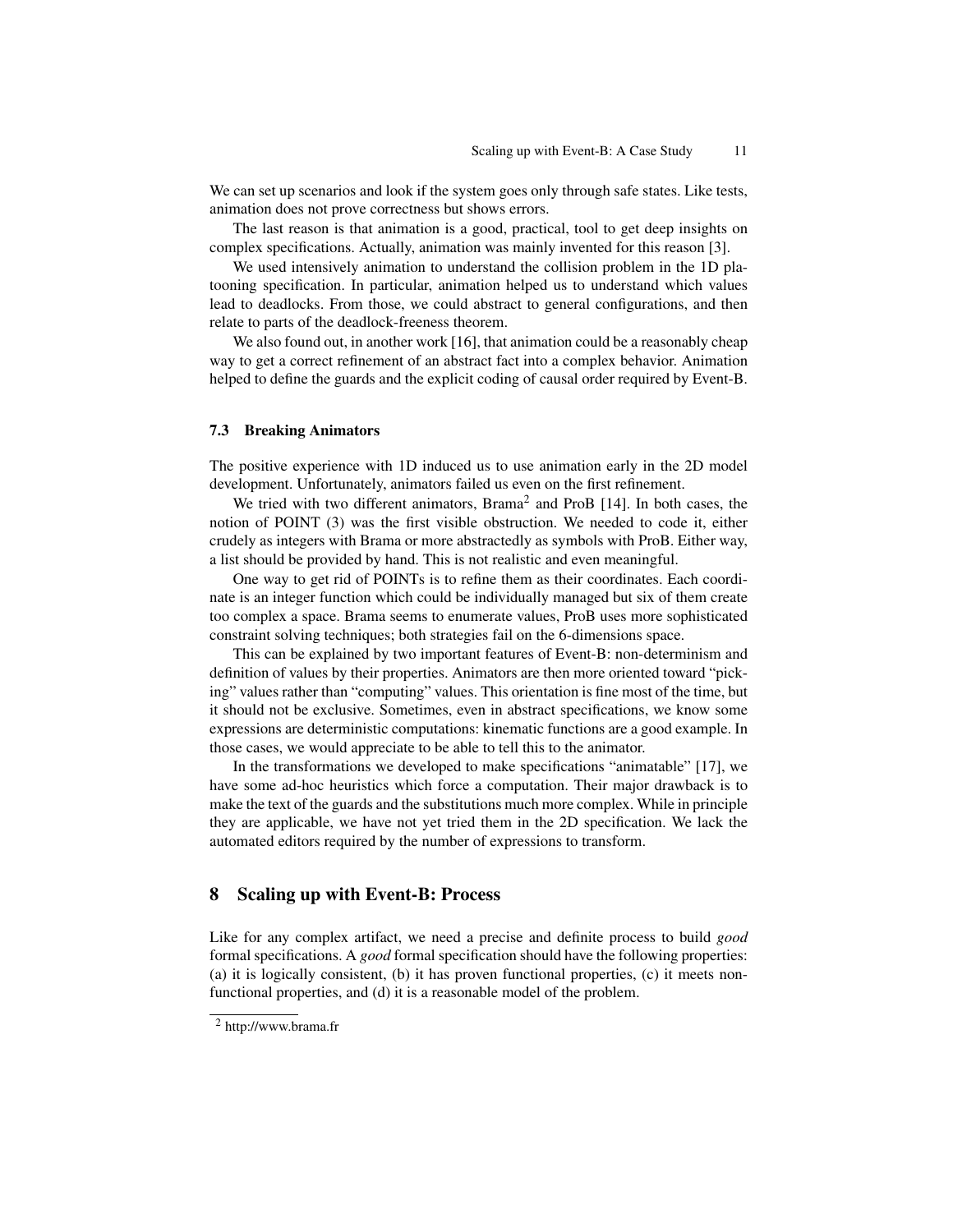Formal refinement is the keystone around which the B-method is designed. Its embodiment into the language and the support tools allows one to develop pieces of software where an implementation is proven against its specification. Refinements break down the verification process into discharging many, but small, proof obligations. So issues (a) and (b) are well taken care of. Event-B uses the same strategy. Here, models are complexified while retaining the same functional properties.

To deal with the issues (c) and (d), i.e., the validation of the specification, we have defined an extended refinement process depicted in Fig. 1.

The idea is to associate validation activities to formal refinement steps. A development step is then composed of four activities:

- 1. refinement of the physical/mathematical model. The mathematical expressions are refined so that they can be translated into Event-B and lead to provable properties. Discretization is studied at this stage.
- 2. formal refinement of the Event-B specification with all proof obligations discharged.
- 3. animation of the specification. The specification is transformed in order to be animatable [17], scenarios are elaborated, and behavior is observed with the animator.
- 4. analysis and refinement of temporal properties. This activity leads to the introduction of variants and theorems for temporal properties and their proof.

The order of the activities is important. A mis-adapted physical model may lead to non provable, although correct, formulae. There is no point to validate an unproven specification as it may be inconsistent. Animation can help get better insights on the temporal constraints which need to be formalized.

The process was successfully tested with the 1D model. Actually, it was through replaying the construction of the 1D model with the full process that we were able to identify the flaws in the initial model and to produce a revised, correct, version. As can be inferred from the above discussion on tools, we could not fully validate the 2D specification due to the lack of automated tool support. However, the process helped us the ask the pertinent questions when validating through "walkthrough" of the specification. Furthermore, it gave us ideas on improvements of the environment.

# 9 Conclusion and Future Works

Our experience with a real-world model is both reassuring and worrying. This is consistent with our findings on using Event-B for the modeling of transportation domain [15]. On the very positive side: we could model a reasonably complex algorithm and prove its correctness. *Daviet-Parent algorithm*is a good representative of a class of problems of great practical importance: problems for which we have empirical solutions, prototype implementation, and a strong need to certify it before we can use it in practice.

Event-B is a good candidate for formal modeling and development of real systems. First, the language has sufficient power to express complex mathematical models and algorithms. Second, the formalism embodies a sound, effective, and easy to use refinement based process. Last, the tool support for edition and verification is up to the task. Of course, stronger provers or syntactic sugar-coating to help navigate long texts would be welcome improvements but are not mandatory to make the method usable.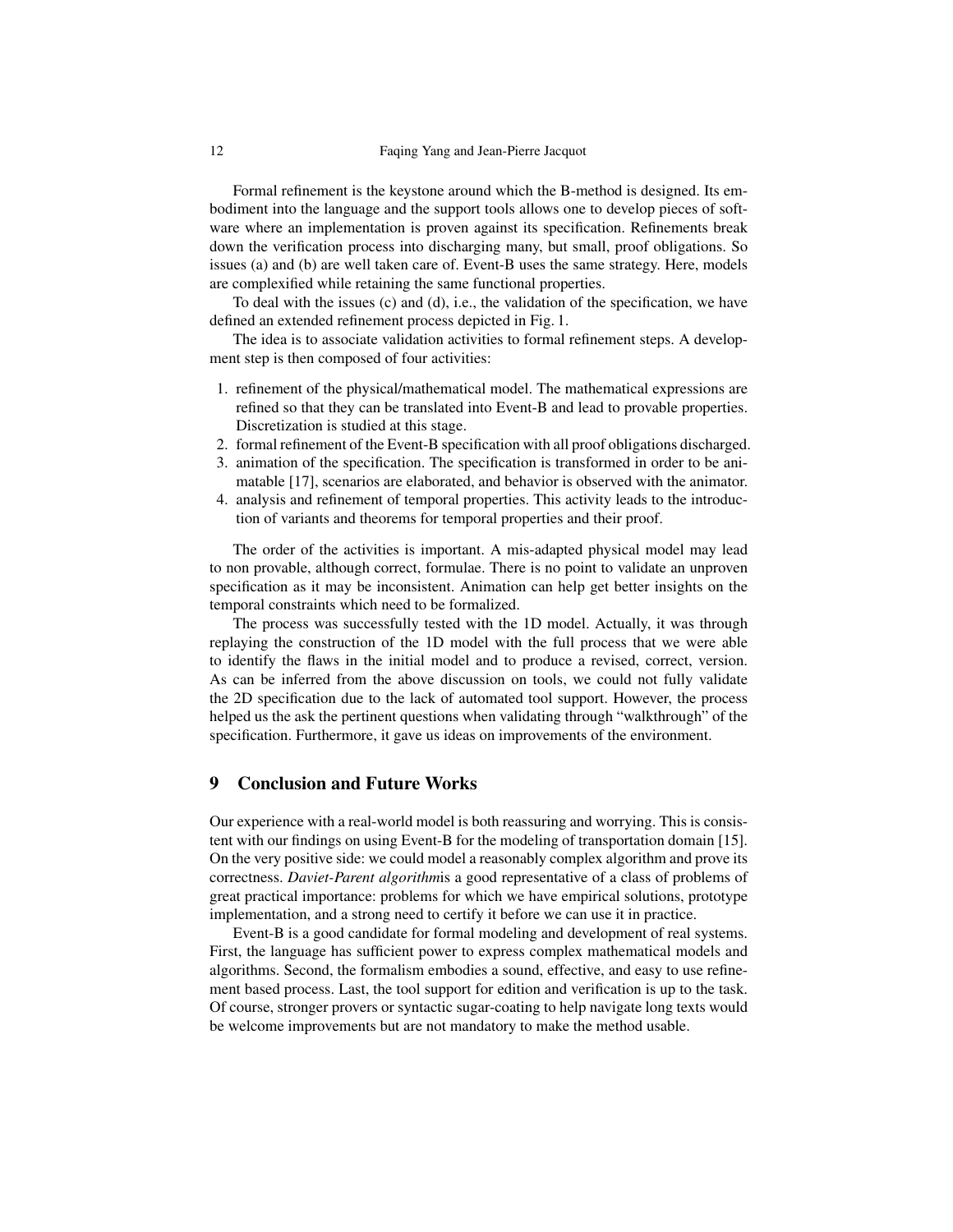

Fig. 1. A step of development process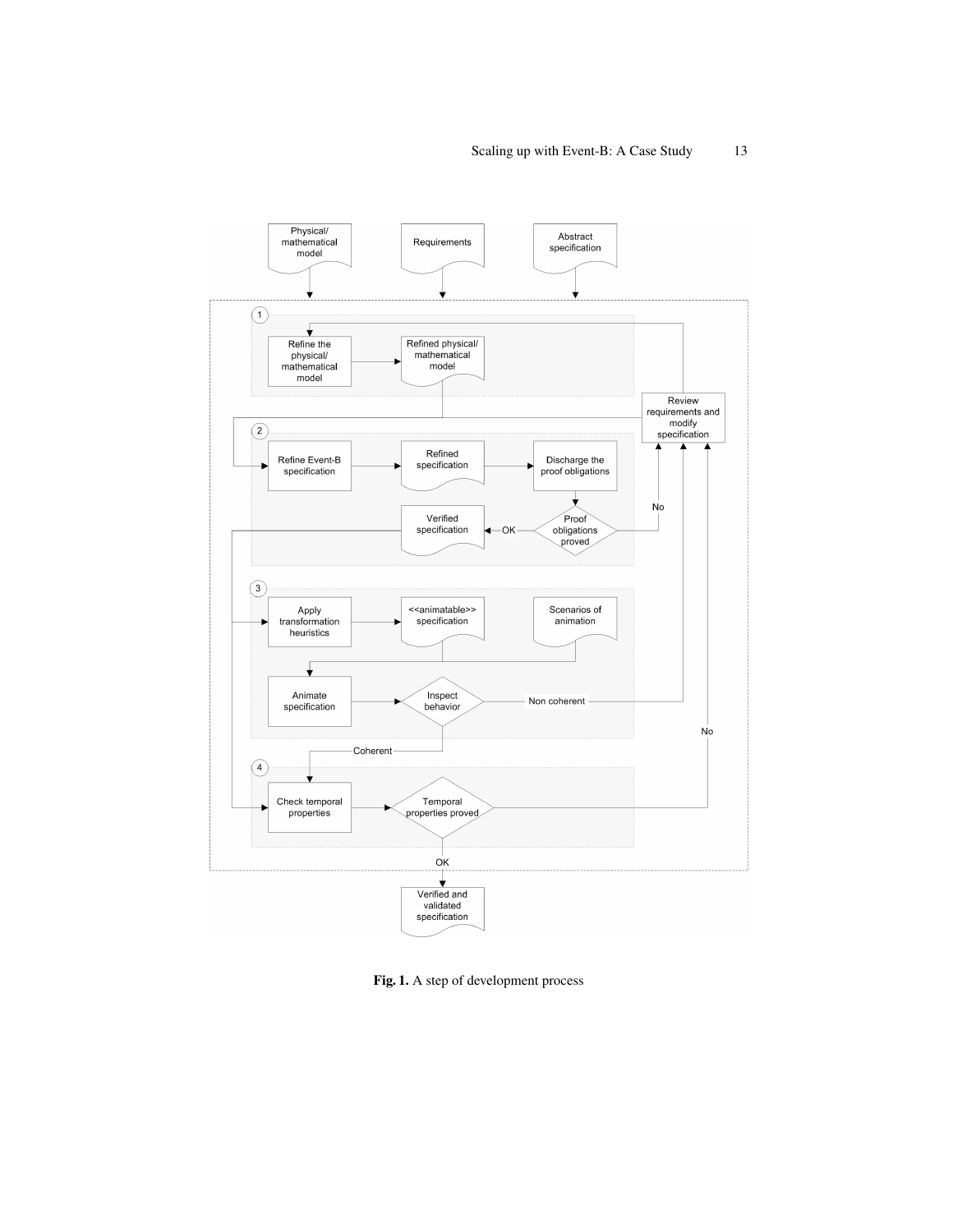A second reason to be optimistic was our ability to deal with a physical and mathematical model which incorporates complex functions and continuous time. This has required some sweat and efforts, but was never a blocking factor. We think that there are a few "conditioning techniques" that can be used at the mathematical level to put continuous model in a form suitable to Event-B. We have identified some of them.

Whether Event-B should support continuous functions or real numbers is an interesting question. The answer may not be clear-cut. In our system, real numbers would have eased the writing and maybe some consistency proofs. However, they would not help much improving an implementation because actual vehicles will operate on a discrete time. The control software of actual prototype vehicles operates around 20 Hz. That makes for quite a discrete time.

The worrying issue lies with the checking of temporal properties, either formally through proofs, or pragmatically through animation.

On the formal side, the current situation is not adequate. Only "coarse" properties can be expressed and even then, awkwardly. This is clearly an area where research is needed. A way to overcome this limitation is to associate B or Event-B with another formalism which supports temporal modelling. CSP||B proposed in [22,25] is a candidate. Experiments [6,19] conducted on the specification of the platoon problem indicate a good potential. However, two big issues are still opened: the automation of the proof of consistency between CSP and B parts, and the refinement divergence between CSP and B. Whether CSP||B will scale up soon to realistic models is not yet clear.

On the pragmatic side, we need better animators. Such tools have a very important property: they act on the specification itself. We can be confident that observing animations is observing the model's behavior. It is not clear that the failures to use animators that we have identified can be overcome soon. We are currently working on the idea of translating the specification into an executable language like C or MATLAB. Such translators could be used as a "fall-back" when standard animation fails. They will not exhibit the real model's behavior but a reasonably close version.

Acknowledgments We are indebted to our colleagues from MAIA and TRIO groups at LORIA with special thanks to A. Scheuer for his development of the 2D model.

## References

- 1. Abrial, J.R.: The B Book. Cambridge University Press (1996)
- 2. Abrial, J.R.: Modeling in Event-B: System and Software Engineering. Cambridge University Press (2010)
- 3. Balzer, R.M., Goldman, N.M., Wile, D.S.: Operational specification as the basis for rapid prototyping. SIGSOFT Softw. Eng. Notes 7(5), 3–16 (1982)
- 4. Bendisposto, J., Leuschel, M., Ligot, O., Samia, M.: La validation de modèles Event-B avec le plug-in ProB pour RODIN. Technique et Science Informatiques 27(8), 1065–1084 (2008)
- 5. Bendisposto, J., Fritz, F., Leuschel, M.: Developing Camille, a Text Editor for Rodin. In: Proc. Workshop on Tool Building in Formal Methods. colocated with ABZ Conference – Orford – Canada (2010)
- 6. Colin, S., Lanoix, A., Kouchnarenko, O., Souquières, J.: Using CSP B Components: Application to a Platoon of Vehicles. In: 13th International ERCIM Wokshop on Formal Methods for Industrial Critical Systems (FMICS 2008). LNCS, Springer-Verlag (Sep 2008)